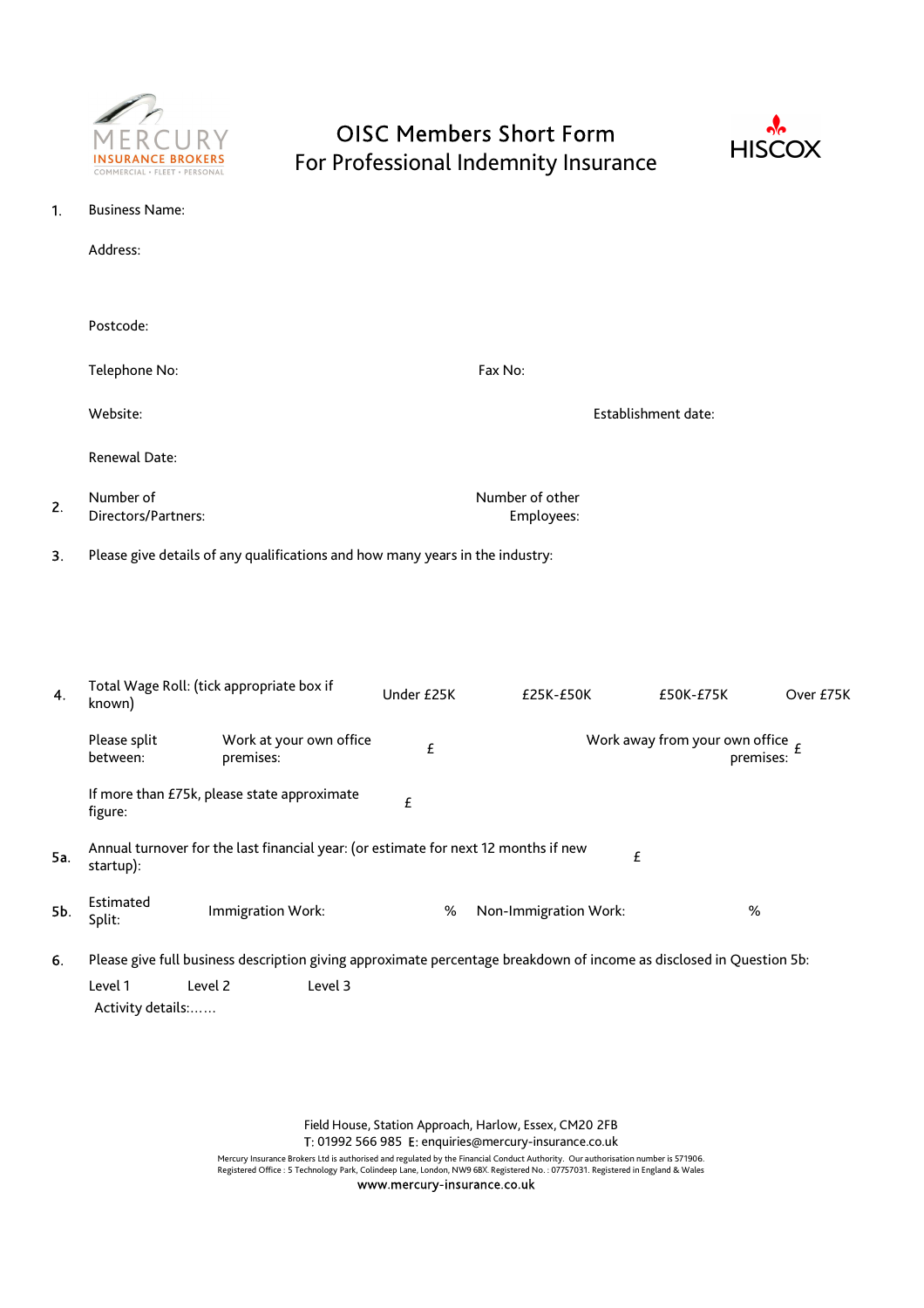

### OISC Members Short Form For Professional Indemnity Insurance



| 7.  | Do you currently buy professional indemnity insurance?                                                                                                                                                     |                                          |            | <b>YES</b> | <b>NO</b>  |            |
|-----|------------------------------------------------------------------------------------------------------------------------------------------------------------------------------------------------------------|------------------------------------------|------------|------------|------------|------------|
| 7Ь. | Have you had a quotation or do you already have cover with Hiscox Insurance Company?                                                                                                                       |                                          |            |            | <b>YES</b> | <b>NO</b>  |
| 8.  | What level of Indemnity is required by the OISC?<br>£250,000                                                                                                                                               |                                          |            | £500,000   |            | £1,000,000 |
| 9.  | Do you require cover for Office Contents and Equipment? (Note: An additional premium is<br>payable)                                                                                                        |                                          |            |            | <b>YES</b> | <b>NO</b>  |
|     | Scheme cover:                                                                                                                                                                                              | Office contents                          | £ 15,000   |            |            |            |
|     |                                                                                                                                                                                                            | Computer and Electronic Equipment        | £ 10,000   |            |            |            |
|     |                                                                                                                                                                                                            | Laptops and other equipment<br>worldwide | £ $2,500$  |            |            |            |
|     |                                                                                                                                                                                                            | Increased Costs of working (12 Mths)     | £100,000   |            |            |            |
|     | If cover is required for higher values than those indicated above, please specify the amount that you require.                                                                                             |                                          |            |            |            |            |
| 10. | Do you require cover for Employer's Liability and Public Liability (Note: An additional premium is<br>payable)                                                                                             |                                          | <b>YES</b> | <b>NO</b>  |            |            |
| 11. | For the insurance to which this form relates, have any claims been made or threatened against<br>you or are you aware of any shortcomings in your work which is likely to lead to a claim or<br>complaint? |                                          |            | <b>YES</b> | <b>NO</b>  |            |

If YES, please give details:

Field House, Station Approach, Harlow, Essex, CM20 2FB T: 01992 566 985 E: enquiries@mercury-insurance.co.uk

Mercury Insurance Brokers Ltd is authorised and regulated by the Financial Conduct Authority. Our authorisation number is 571906.<br>Registered Office : 5 Technology Park, Colindeep Lane, London, NW9 6BX. Registered No. : 07